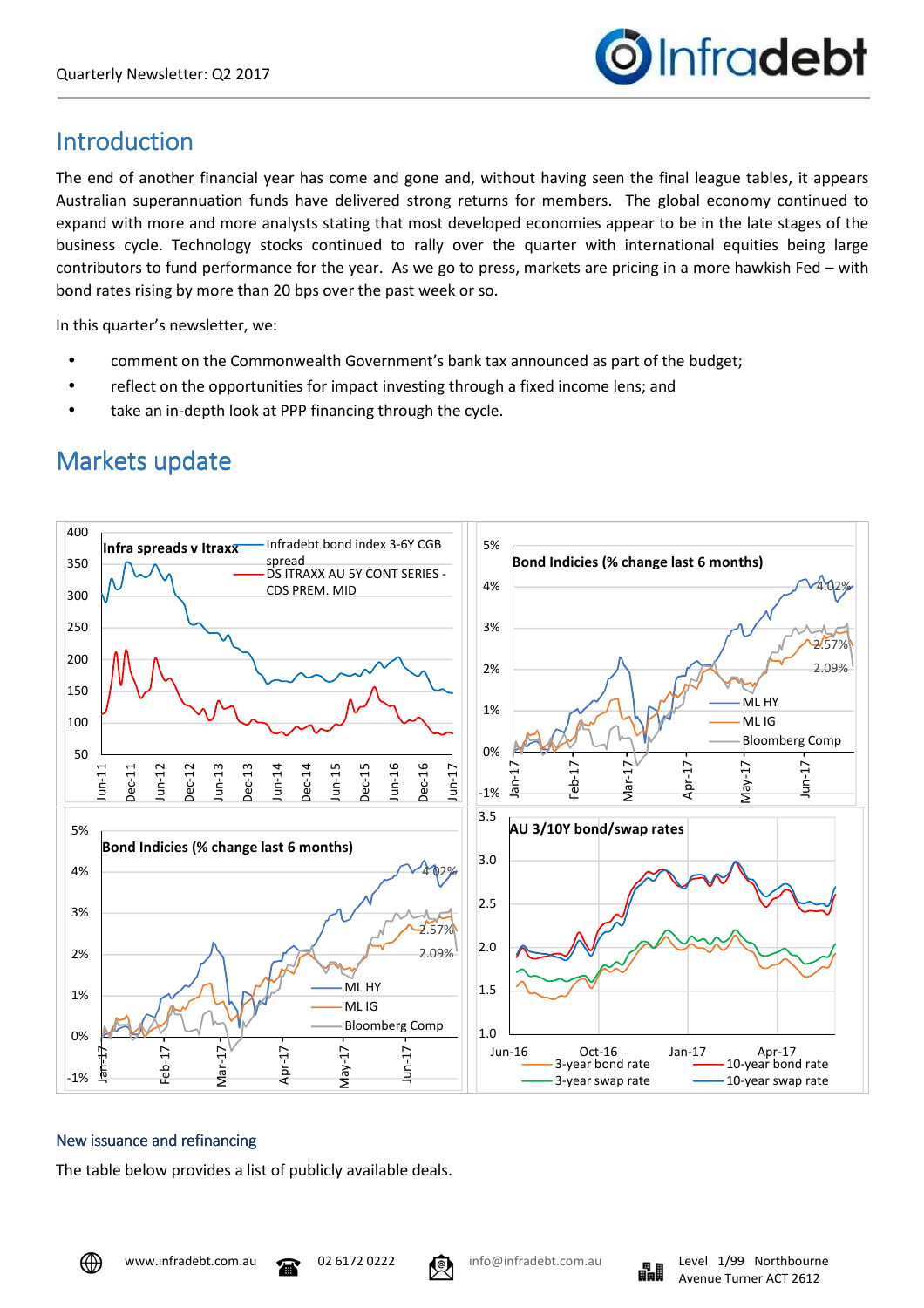

| Date  | <b>Borrower</b>                          | Instrument | Size (m) | Term (Yrs)     | Curr.      | Pricing          |
|-------|------------------------------------------|------------|----------|----------------|------------|------------------|
|       |                                          |            |          |                |            |                  |
| April | Solar<br>Oakey<br>Farm                   | Loan       | 38       | 5              | <b>AUD</b> |                  |
| April | Ross River Solar<br>Farm                 | Loan       | 170      | 5              | <b>AUD</b> |                  |
| April | Long Reach Solar<br>Farm                 | Loan       | 27       | 5              | <b>AUD</b> |                  |
| April | <b>Bungala</b><br>Solar<br>Farm          | Loan       | 182      | 5              | <b>AUD</b> |                  |
| April | Sydney Airport                           | Loan       | 1,400    | 3/4/5          | <b>AUD</b> |                  |
| April | Gullen<br>New<br>Wind<br>Range<br>Farm   | Loan       | 10       | 3              | <b>AUD</b> |                  |
| April | Westlink M7                              | Bond       | 435/100  | 10/10.5        | <b>AUD</b> |                  |
| May   | Mugga<br>Lane<br>Solar Park              | Loan       | 35       | 3              | <b>AUD</b> |                  |
| May   | Pacific Hydro                            | Loan       | 546      | $\overline{3}$ | AUD/USD    |                  |
| May   | Asciano                                  | Bond       | 350      | 10             | <b>AUD</b> | $Swap + 260$     |
| June  | Aurizon                                  | Bond       | 425      | $\overline{7}$ | <b>AUD</b> | Swap + $191$     |
| June  | <b>NSW</b><br>Land<br>Regsitry           | Loan       | 1,700    | 3/5            | <b>AUD</b> | Swap + $130/160$ |
| June  | Grafton<br>New<br>Correctional<br>Centre | Loan       | 750      | 5              | <b>AUD</b> |                  |
| June  | <b>Endeavor Energy</b>                   | Loan       | 5,927    | 2/3/5          | <b>AUD</b> | Swap + 90/115    |
| June  | <b>ETSA</b>                              | Loan       | 250      | $\overline{4}$ | <b>AUD</b> |                  |
| June  | Jemena                                   | Bond       | 500      | 10             | <b>USD</b> | $UST + 132$      |

## Equity and other news

- Macquarie and AMP Capital were winning bidders in the 50.4% privatisation of Endeavour Energy at \$7.6b. \$6b of acquisition finance is being provided by banks.
- AGL has announced it would invest \$295m to develop a 210MW reciprocating engine power station alongside the company's Torrens Island Power Station site near Adelaide. Construction is expected to begin in Q3 of the 2017 calendar year with full operation in Q1 of the 2019 calendar year. Part of the existing Torrens Island will be decommissioned once the new generator is operational.
- AGL/PARF has been granted development approval for Coopers Gap Wind Farm with 460 MW of capacity.
- Jemena has acquired the Darling Downs Pipeline Network for \$392m on a 13x EBITDA multiple.





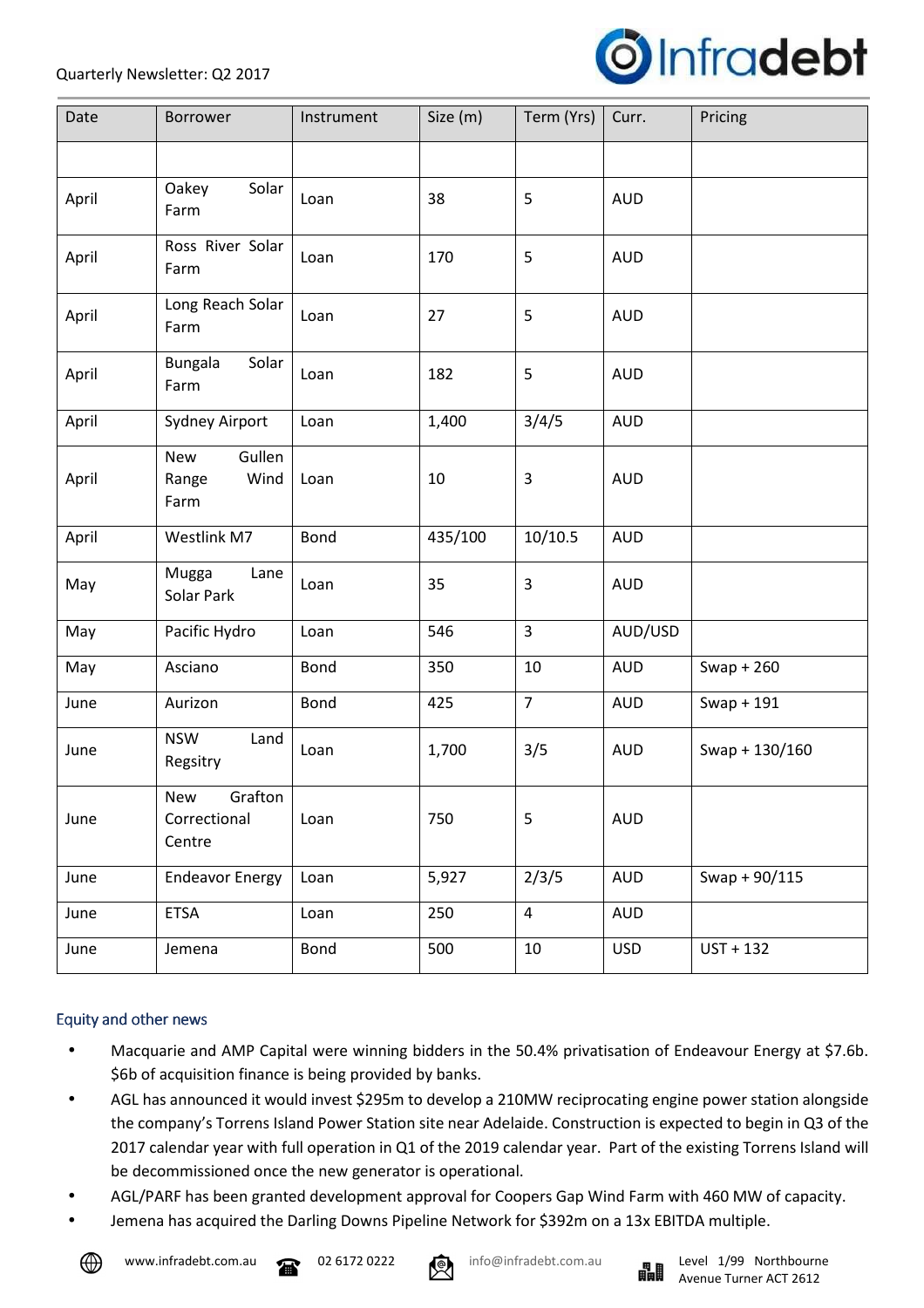# Dinfradebt

- Origin has agreed to sell its Stockyard Hill wind farm to Goldwind, China's biggest wind-turbine maker, for \$110m. The company has also signed a long-term power purchase agreement to buy 530 megawatts from Stockyard from the start of operations in 2019 to 2030. As part of the transaction, Origin has entered into a long-term offtake PPA at a rumoured bundled price of "well below \$60/MWH" which sets a new benchmark for PPA pricing.
- Sydney Airport has advised it will not develop or operate the Western Sydney airport, stating the terms offered by the government did not meet their investment criteria. The company said the decision was in the best interests of holders, describing the risks associated with the development and operation of the city's second hub as considerable.
- APA Group has agreed to buy the Darling Downs Solar Farm from Origin and will fund the acquisition and development costs of ~\$200m with currently available cash and operating cash flows in addition to a \$20m renewables grant. Origin has agreed to buy the output as part of its efforts to meet its share of the renewable energy target.
- TPG is moving into mobile. TPG Telecom has won a government spectrum auction and plans to build a mobile network in Australia over three years starting in 2018 that aims to cover ~80% of Australia's population. The company bid ~\$1.4b in the auction and says it will spend another \$600m building a network.
- Hastings and First State Super were the winning bidders to lease the NSW land titles registry for \$2.6b under a 35 year concession. A \$1.6b loan from 11 banks has been lined up to fund the bid.

## Bank tax – A bad idea but good for direct lenders!

The bank tax was a surprise item in this year's federal budget that blindsided market participants. The new tax only applies to the big four commercial banks and Macquarie. It is effectively a 6 basis point levy on bank liabilities including, corporate bonds, commercial paper, certificates of deposit, hybrids and sub-debt. It includes Tier 2 capital, but excludes Tier 1 capital. Bank deposits under \$250,000 are excluded from the tax (which is important because then the Government can claim that they are not taxing the interest earnings of ordinary Australians).

The justification from the Government for the tax is that the banks should pay for their implicit 'too big to fail' guarantee from the Government. There is good evidence that the perceived guarantee materially reduces major bank borrowing costs. The ratings agencies include an 'uplift' to bank ratings to reflect this perceived Government support.

The South Australian Government in their budget have replicated the Commonwealth's bank tax. This is an additional 6 basis points on top of the 6 basis point federal bank tax and will be assessed on South Australia's relative share of GDP. There are constitutionality issues being asked in respect of the imposition of the South Australian bank tax, and it is also being opposed by the SA opposition. Should the SA tax become law, and survives the inevitable high court challenge, it will be interesting to see if other states follow suit.

Ultimately, the advent of this new tax, with limited prior consultation, gives rise to uncertainty. With the question being asked "what stops future governments from increasing the rate of the tax in the future?" This uncertainty can flow through to the cost of funding for banks and onto higher bank loan margins for borrowers. Further, the perceived political uncertainly has implications for the willingness of backs to commit to pricing over longer tenors.

Whilst the tax is not necessarily a net positive for the country as a whole, there is some advantage that will flow through to superannuation funds and other non-bank institutional investors who engage in direct lending. These lenders are not subject to the tax and, hence, have an immediate advantage compared to the major banks. This is particularly telling for longer term loans.







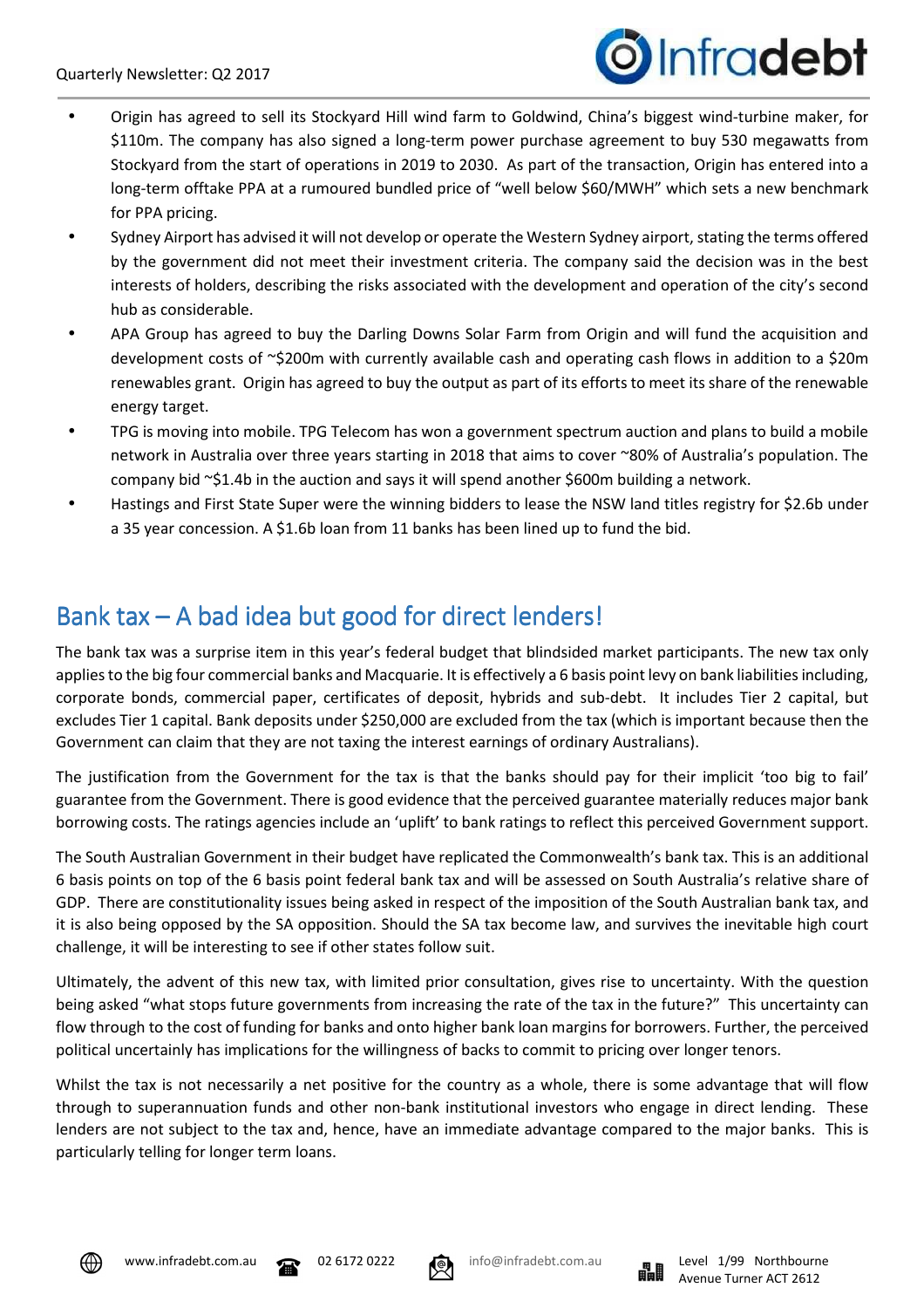## Would you like some impact with that?

Impact investing refers to investments made into companies, organisations or funds with the intention to generate a measurable social or environmental impact alongside a financial return.

With the increased focus on environmental, social and governance issues, impact investing has attracted increased attention amongst Australian superannuation funds. For example, in 2016 Richard Brandweiner stepped down as CIO of First State Super, to join the global impact investment firm Leapfrog.

Traditionally impact investing has focused on equity style investing – for example, Leapfrog's focus is on private equity investments in Asia and Africa. They aim to identify investee companies that both benefit local communities and have the potential to deliver extremely strong growth and financial returns. Many companies are in the healthcare and insurance sectors– where business models suitable for emerging markets have the potential to be scaled up, and can deliver substantial social and financial benefits.

Without wanting to take anything away from Leapfrog and others tremendous work (and track record of success), we would encourage investors to think more broadly about the potential for impact investing beyond equities. In particular, we believe there is strong impact potential in the fixed income space.

Investors can use their capacity to lend to projects that have positive social and environmental impacts to drive change. Examples include:

- National Disability Insurance Scheme specialist disability accommodation (see last quarters newsletter for more details);
- social housing; or
- support for renewable energy or energy storage projects.

One advantage of impact investing via debt, is that it is often possible to support projects that are new or innovative and, hence, would actually be quite risky equity investments. However, by making a debt investment, when correctly structured, it is possible to manage exposures to some of these uncertainties. This allows a balance between supporting impact and innovation while at the same time maintain an appropriate investment risk profile.

## Not all DSCRs are created equal

Investors and rating agencies commonly refer to the debt service coverage ratio (DSCR) of a project when assessing its credit risk. The DSCR ratio is usually defined as:

DSCR = Cashflow available for debt service / (Interest + principal)

Depending on the vintage of the PPP transaction, projects have been sized at a variety of DSCRs. In the pre-GFC era – DSCRs as low as 1.1x were not uncommon. In the post GFC world, coverage is higher with DSCRs typically 1.2-1.25x but creeping somewhat lower than 1.2x over the past 12-18 months.

On face value, it may appear that the DSCR on its own would be a very good indicator of credit risk as it represents the equity buffer afforded debt in meeting its current debt service payments. This is due to the fixed nature of the revenue stream in a PPP.

This is true where the debt financing of the PPP is term-matched, that is the debt maturity is equal to the concession length of the PPP. However, following the GFC it has not been possible for most PPPs to secure term-matched finance. In fact, most PPPs, with concession lengths of 20-25 years, are typically financed with 5 year bank debt – which needs to be refinanced 4 or 5 times over the life of the transaction.

Chart 1 and Chart 2 are the same PPP project (they have the same service payment cashflows from Government) but are sized with different levels of base interest rates.







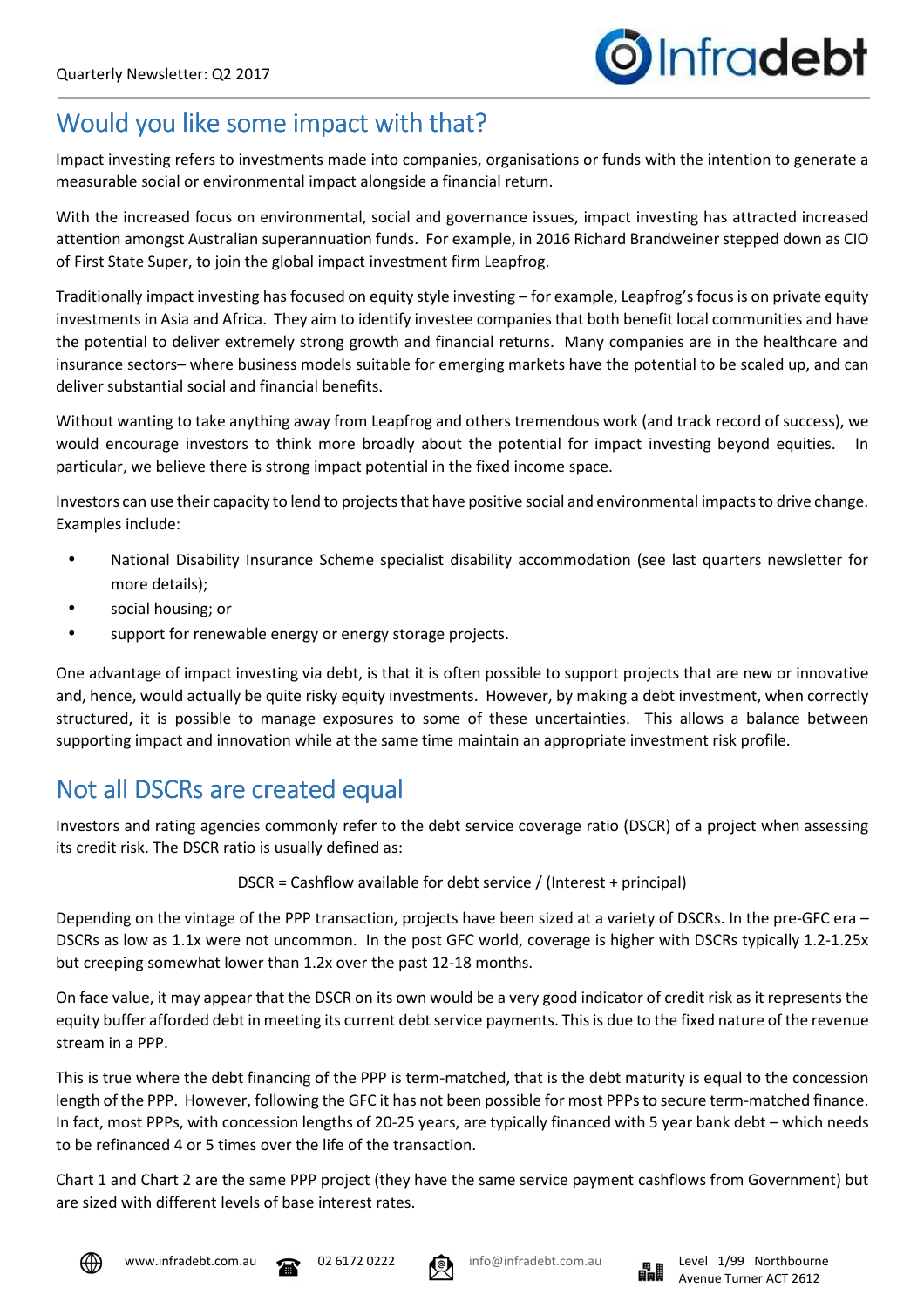

Somewhat obviously – if base rates are higher – for a given revenue stream you will have lower levels of debt. Conversely, if base rates are lower, debt will be higher (as less of the payment stream needs to be used to repay interest, more can be dedicated to repaying principal).

This means that projects with the same DSCR can actually have quite different debt balances (and, hence, implicit equity buffers) depending on the interest rate environment when the deal was struck.

#### Chart 1: PPP Project - 1.18x DSCR, 4.5% interest rate



Chart 2: PPP Project - 1.18x DSCR, 9.0% interest rate



#### When does Equity walk?

For most transactions, base rates are locked in for the full life of the transaction using a long-term interest rate swap (or in some cases, via an agreement with the State).

However, at each refinancing, the credit margin will potentially change. The biggest determinant of refinancing credit margins will be the macro environment at the time.

If credit spreads are higher – then equity will need to make an equity injection to de-lever (assuming target DSCRs are constant over time). The actual injection may be larger as DSCRs are counter-cyclical. That is, the market usually requires higher DSCRs at times with higher credit spreads.

The key question is whether equity will fund this equity injection or walk. Equity will walk when prospective IRR on injection is too low (or negative).





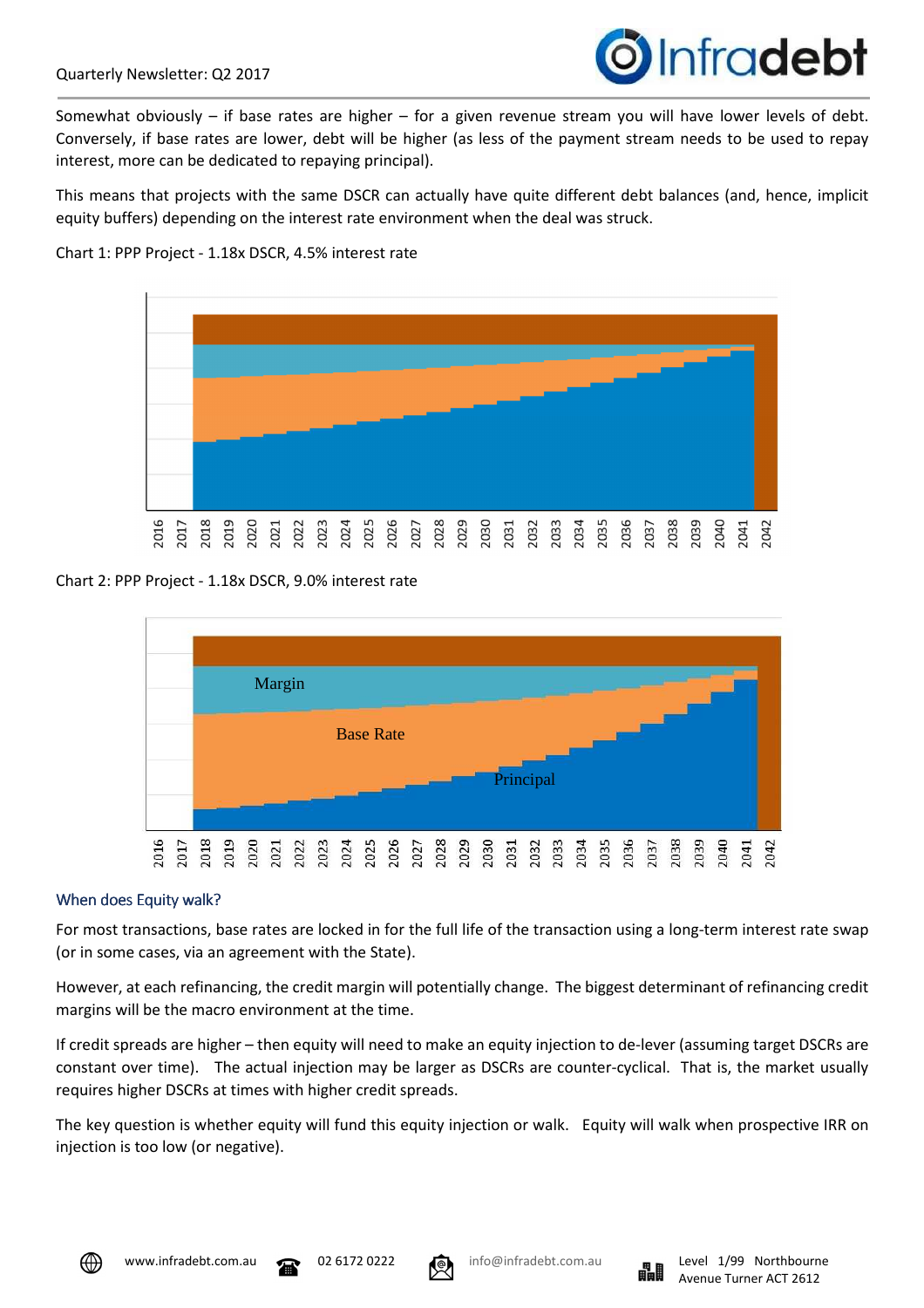

#### Worked example

The following table provides sensitivities for a PPP with an initial bid equity IRR of 9%, bid DSCR of 1.18x, bid margin of 1.3% and base rate of 2.5% (3.8% all in). We then modelled a debt refinance at year 5 of operations and scenario tested different refinance margins. Assuming a 10% prospective IRR on injection is the threshold for equity, then the refinance will be highly stressed, and equity likely to walk, if margins reach around 3.0%.

Table 1: Walk away equity IRR sensitivities

|                | Case                  | <b>IRR</b> from<br>start | Walk away<br><b>IRR</b> | Equity<br>refi | injection at Refi margin |
|----------------|-----------------------|--------------------------|-------------------------|----------------|--------------------------|
| 1              | Base case, 1.18x DSCR | 9.00%                    |                         |                | 1.30%                    |
| 2              | Refi margin = $1.3\%$ | 8.24%                    | 41.53%                  | 3.46           | 1.30%                    |
| 3              | Refi margin = $1.5\%$ | 7.60%                    | 30.21%                  | 4.75           | 1.50%                    |
| 4              | Refi margin = $1.75%$ | 6.87%                    | 22.62%                  | 6.33           | 1.75%                    |
| 5              | Refi margin = $2\%$   | 6.20%                    | 18.07%                  | 7.86           | 2.00%                    |
| 6              | Refi margin = $2.25%$ | 5.58%                    | 14.98%                  | 9.34           | 2.25%                    |
| $\overline{7}$ | Refi margin = $2.5%$  | 5.01%                    | 12.72%                  | 10.78          | 2.50%                    |
| 8              | Refi margin = $2.75%$ | 4.48%                    | 10.97%                  | 12.17          | 2.75%                    |
| 9              | Refi margin = $3%$    | 4.00%                    | 9.56%                   | 13.52          | 3.00%                    |
| 10             | Refi margin = $3.25%$ | 3.55%                    | 8.39%                   | 14.83          | 3.25%                    |
| 11             | Refi margin = $3.5%$  | 3.14%                    | 7.41%                   | 16.10          | 3.50%                    |
| 12             | Refi margin = $3.75%$ | 2.75%                    | 6.57%                   | 17.34          | 3.75%                    |
| 13             | Refi margin = $4\%$   | 2.40%                    | 5.83%                   | 18.54          | 4.00%                    |

## Other starting points

We then undertook similar analysis for a range of different starting debt size assumptions. The blue line below is the base case scenario mentioned above with a base rate of 2.5%. We then looked at the scenario where the bid financial close base rate is 6% (3.5% higher) – under this scenario a stressed refinance would occur when refinance margins are greater than 4% (the green line in chart 3). There is a much lower probability of equity walking.

Chart 3: Equity IRR at other starting debt assumptions



-3.0% margin, 6.0% base rate -- 3.0% margin, 2.5% base rate -- 2.5% margin, 2.5% base rate